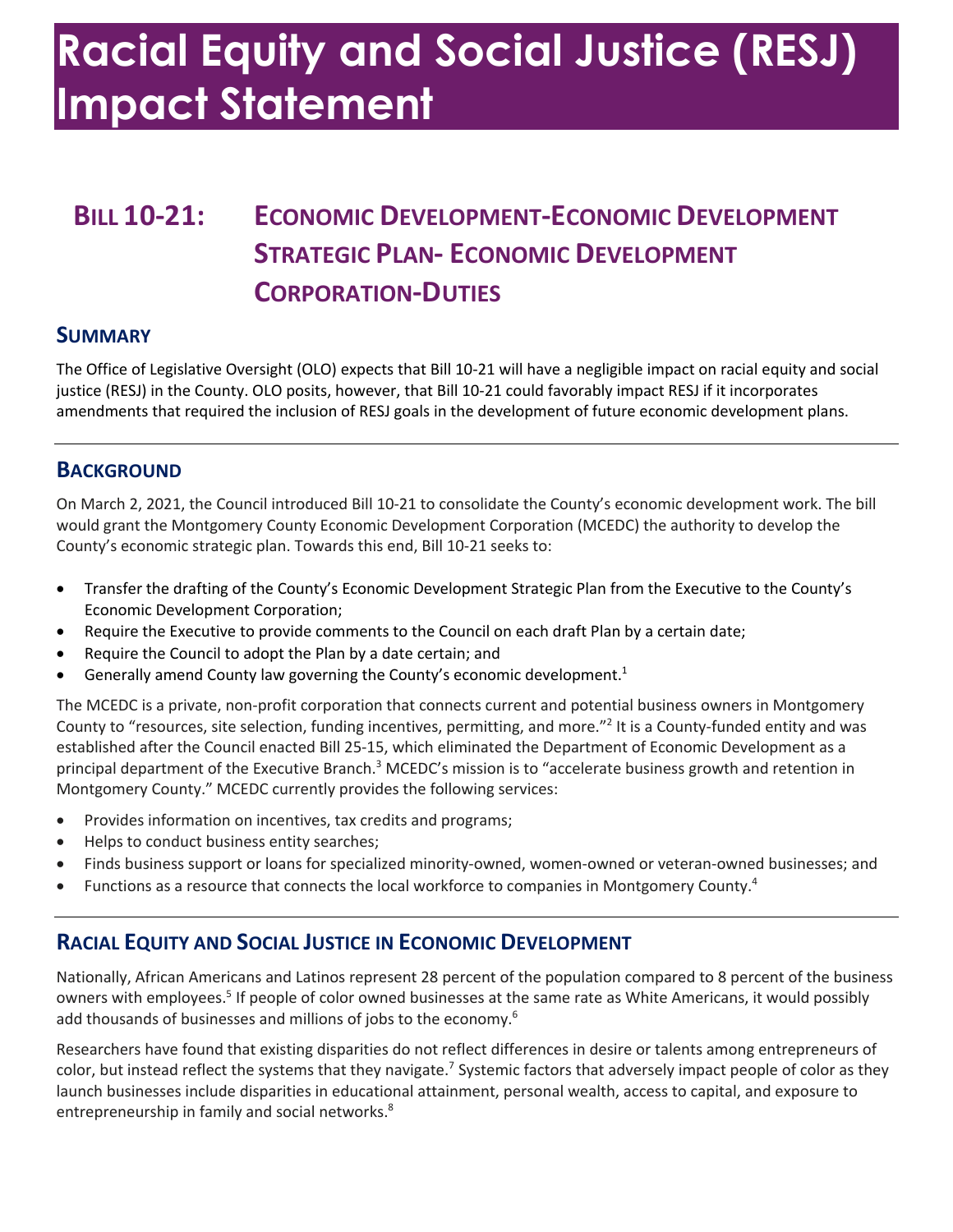### **RESJ Impact Statement Bill 10-21**

 The ultimate goal of Bill 10-21 is to advance economic development in the County. Increasingly researchers recognize that advancing local economic development depends, in great part, on increasing the number and productivity of businesses owned by people of color. Economic development initiatives that remove the barriers that disproportionately impact entrepreneurs of color enhance business "dynamism and productivity," improving the economy and help narrow the racial wealth gap.<sup>9</sup> Toward this end, some jurisdictions are pursuing a dual mandate with the goal of creating a more *prosperous* and *equitable* economy.

 Fairfax County's Strategic Plan for Economic Success is an example of a jurisdiction that seeks to create a more prosperous and equitable economy. Advancing equity serves as one of six over-arching goals that inform Fairfax's economic development plan. More specifically, Fairfax's plan sets "achieving economic success through education and social equity" as a specific County goal parallel to diversifying its economy, improving its development review process, and creating spaces where people want to be. In advancing the goal of equity, Fairfax County tracks data on the following performance goals:

- Expand access to quality early childcare and Pre-K education for all;
- Ensure adequate resources for Fairfax County Public Schools Career and Technical Education programs;
- Expand opportunities for students with financial need to pursue post-secondary training and education;
- Expand STEM and STEAM training and preparation;
- • Explore policy opportunities, strategies or frameworks to address the issue of social equity within the context of economic success;
- Promote and explore creative housing solutions in all county-sponsored projects; and
- affordability and produce new affordable housing units.<sup>10</sup> • Identify a recurring, sustainable funding source which can be reinvested into projects which preserve housing

 Alternatively, as currently structured and proposed under Bill 10-21, Montgomery County's economic plan does not require the inclusion of equity goals or metrics. As stated under Section 15A-4A (d), Bill 10-21 would require the assessment of metrics to measure the progress on the following measures:

- Creation of jobs;
- Growing wages;
- Identifying and supporting strategic industries;
- Retention and attraction of new companies and employers;
- Growing the tax base;
- Supporting increased entrepreneurial activity; and
- Other actions necessary to promote economic development in the County

 A focus on expanding economic development without a parallel focus on narrowing racial and social disparities in entrepreneurship and wealth are unlikely to foster equitable development that narrows economic inequality. Of note, research conducted by the Brookings Institute finds that despite the billions of dollars that have been invested into economic development over the past 25 years, economic disparities between White people, people of color and lowincome residents have persisted.<sup>11</sup> As such, Brookings researchers state that economic development "strategies should be attached to clear, achievable outcomes that prioritize racial equity and are visible to residents within a reasonable timeframe."<sup>12</sup> This reinforces the notion that it is important to develop and include equity-focused goals and metrics in local economic development plans.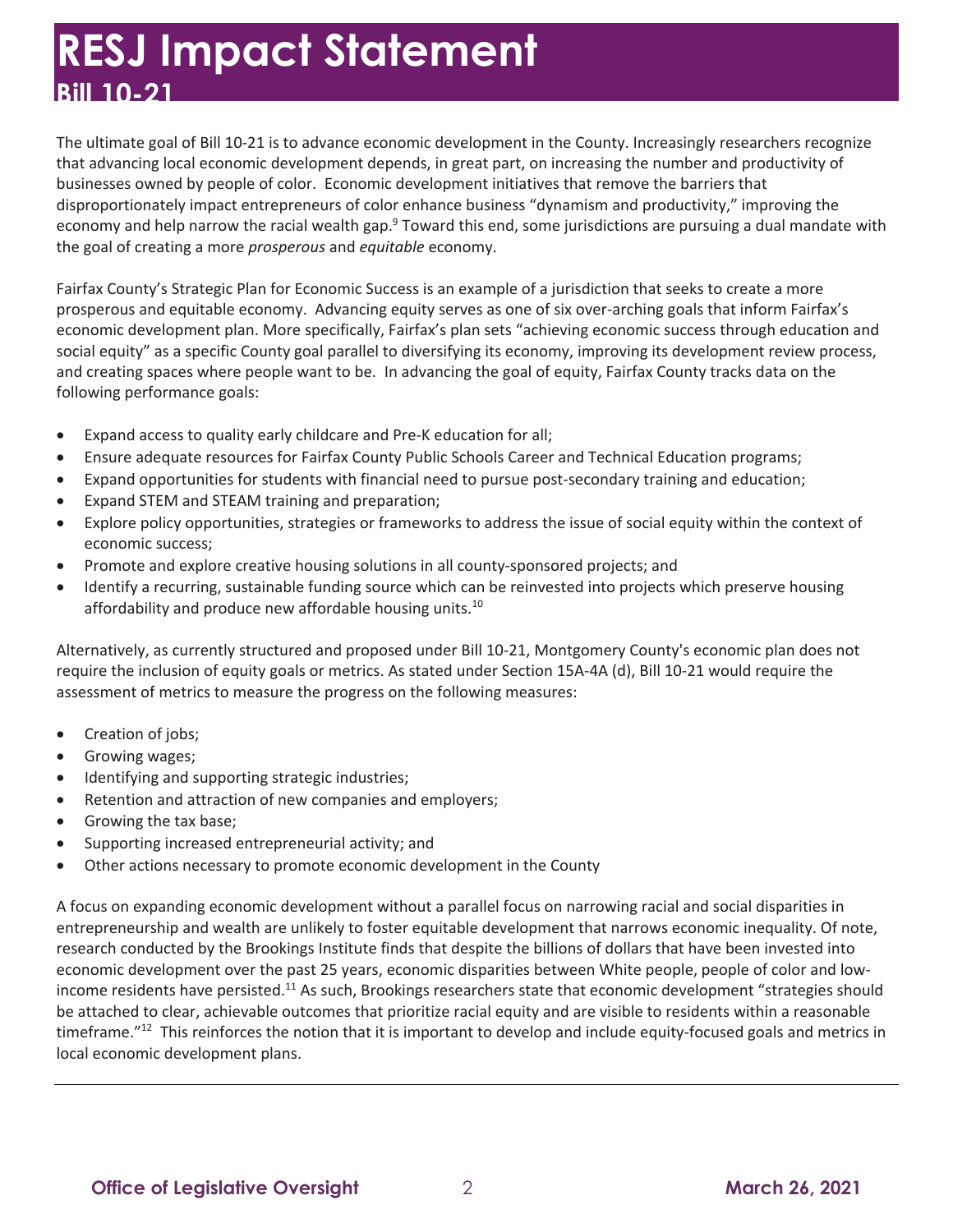#### **LOCAL DEMOGRAPHIC DATA**

 Understanding the impact of Bill 10-21 on racial equity and social justice also requires reviewing and analyzing available data disaggregated by race and ethnicity describing business owners in the County. Available data on local business owners show that:

- • Black, Latinx, Asian, and Other person-owned firms accounted for about half of all Montgomery County businesses in 2012, but only accounted for about 8% of the County's total [sales.](https://sales.13)<sup>13</sup>
- • In terms of self-employment, Black and Latinx persons each accounted for 19-20% of Montgomery County residents, but only 11-15% of self-employed residents with incorporated businesses in 2018.
- • While representing about 29% of all firms in Montgomery County, Black and Latinx firms combined (1.7% and 1.5% respectively) accounted for less than four percent of the revenue generated by local firms in 2018.

#### **ANTICIPATED RESJ IMPACTS**

 Understanding how transferring of governance to MCEDC for drafting the County's economic development plan might impact racial equity and social justice under Bill 10-21 hinges on the components of the Plan itself. As currently constructed, there are no metrics in the Plan that explicitly address racial equity and social justice related disparities. As such, Bill 10-21 is unlikely to enhance racial equity or social justice in the County. Moreover, it is possible that the economic development plan required under Bill 10-21 disproportionately benefits White business owners in the County because there are so few businesses of color with significant market share and revenue in the County. If this occurs, Bill 10-21 could widen racial and ethnic disparities among business owners.

 If Bill 10-21 required the MCEDC plan to incorporate goals and metrics that focus on racial equity and social justice by improving opportunities for businesses owned by People of Color, it could improve RESJ in the County. Without an amendment requiring the County's economic development plan to include specific racial equity and social justice goals, OLO anticipates that Bill 10-21 will have a negligible impact on racial equity and social justice in the County.

#### **METHODOLOGIES, ASSUMPTIONS AND UNCERTAINTIES**

This RESJ impact statement and OLO's analysis relies on several sources of information. They include:

- Racial Equity Profile, Montgomery County, Office of Legislative Oversight
- Montgomery County Economic Development Corporation
- Community-Rooted Economic Inclusion, Brookings Institution
- Economic Success Plan, Fairfax County

 OLO also spoke with staff from the PHED Committee, MCEDC and the Fairfax County Economic Success Department for information.<sup>14</sup>

#### **RECOMMENDED AMENDMENTS**

 The County's Racial Equity and Social Justice Act requires OLO to consider whether recommended amendments to bills aimed at narrowing racial and social inequities are warranted in developing RESJ impact statements. As suggested by